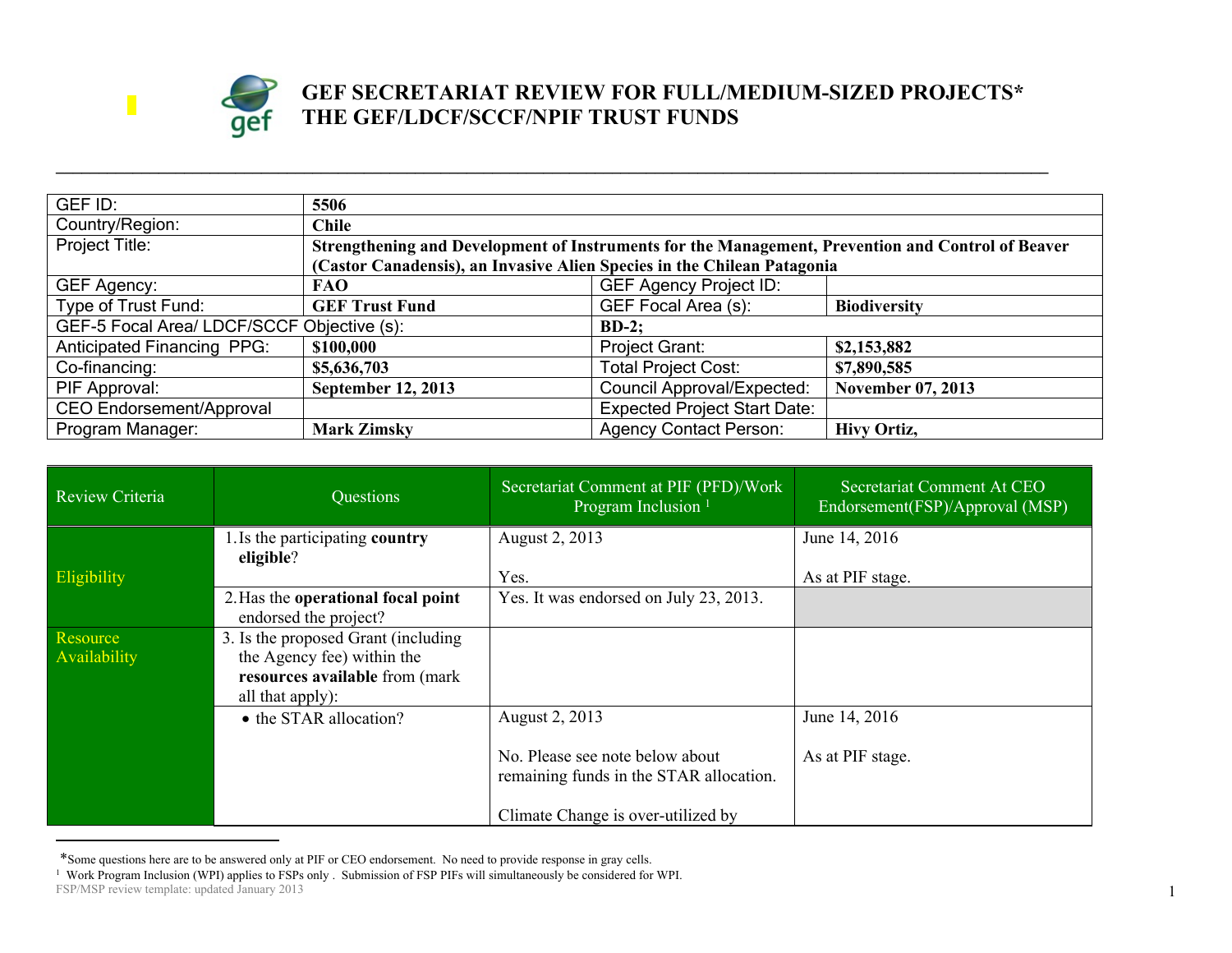| <b>Review Criteria</b> | Questions                                             | Secretariat Comment at PIF (PFD)/Work<br>Program Inclusion <sup>1</sup>                                                                                                                                                                                                                                                                                                                                                | Secretariat Comment At CEO<br>Endorsement(FSP)/Approval (MSP) |
|------------------------|-------------------------------------------------------|------------------------------------------------------------------------------------------------------------------------------------------------------------------------------------------------------------------------------------------------------------------------------------------------------------------------------------------------------------------------------------------------------------------------|---------------------------------------------------------------|
|                        |                                                       | 410,999 and Land Degradation is over-<br>utilized by 89,163, for a total over-<br>utilization of 500,162. However, Chile<br>has an allowed marginal adjustment of<br>1,000,000, so this excess of 500,162 must<br>come from the unused resources of the<br>Biodiversity focal area, which will in turn<br>reduce its available funds. Remaining<br>funds available for programming, for<br>Biodiversity are 4,532,773. |                                                               |
|                        |                                                       | FAO has submitted two biodiversity<br>projects (PMIS $#5429$ and $#5506$ ) in<br>Chile that together would exceed the total<br>available allocation by \$685,228. We<br>request that the Chilean government and<br>FAO work together to make a decision<br>about how to proceed.                                                                                                                                       |                                                               |
|                        |                                                       | August 30, 2013<br>As at 08/30/13 BD STAR resources<br>remaining are \$5,922,935. Sufficient<br>funds are available. Cleared.                                                                                                                                                                                                                                                                                          |                                                               |
|                        | • the focal area allocation?                          | August 2, 2013<br>No. Please see note about remaining<br>funds in the STAR allocation.<br>August 30, 2013 - IG<br>Cleared.                                                                                                                                                                                                                                                                                             | June 14, 2016<br>As at PIF stage.                             |
|                        | • the LDCF under the principle of<br>equitable access | August 2, 2013<br>NA                                                                                                                                                                                                                                                                                                                                                                                                   | June 14, 2016<br>As at PIF stage.                             |
|                        | • the SCCF (Adaptation or<br>Technology Transfer)?    | August 2, 2013<br><b>NA</b>                                                                                                                                                                                                                                                                                                                                                                                            | June 14, 2016<br>As at PIF stage.                             |
|                        | • the Nagoya Protocol Investment<br>Fund              | August 2, 2013                                                                                                                                                                                                                                                                                                                                                                                                         | June 14, 2016                                                 |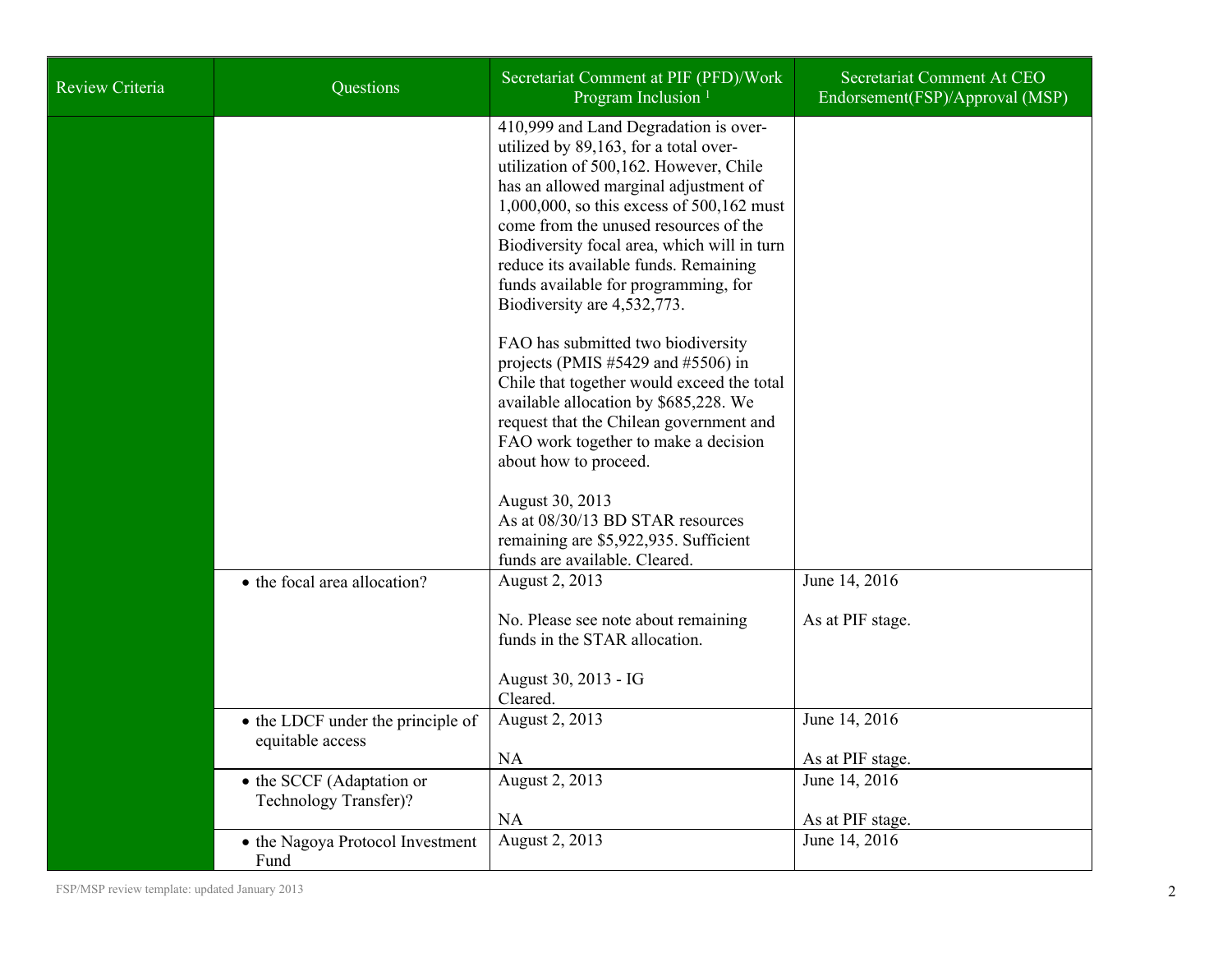| Review Criteria            | Questions                                                                                                                                                                                                                                                                              | Secretariat Comment at PIF (PFD)/Work<br>Program Inclusion <sup>1</sup>                                                    | Secretariat Comment At CEO<br>Endorsement(FSP)/Approval (MSP)                                                                                              |
|----------------------------|----------------------------------------------------------------------------------------------------------------------------------------------------------------------------------------------------------------------------------------------------------------------------------------|----------------------------------------------------------------------------------------------------------------------------|------------------------------------------------------------------------------------------------------------------------------------------------------------|
|                            |                                                                                                                                                                                                                                                                                        | <b>NA</b>                                                                                                                  | As at PIF stage.                                                                                                                                           |
|                            | • focal area set-aside?                                                                                                                                                                                                                                                                | August 2, 2013                                                                                                             | June 14, 2016                                                                                                                                              |
|                            |                                                                                                                                                                                                                                                                                        | <b>NA</b>                                                                                                                  | As at PIF stage.                                                                                                                                           |
|                            | 4. Is the project aligned with the<br>focal area/multifocal areas/<br><b>LDCF/SCCF/NPIF results</b>                                                                                                                                                                                    | August 2, 2013<br>Yes.                                                                                                     | June 14, 2016<br>Indicators fully in line with BD strategy                                                                                                 |
| <b>Strategic Alignment</b> | framework and strategic<br>objectives?<br>For BD projects: Has the project<br>explicitly articulated which Aichi<br>Target(s) the project will help<br>achieve and are SMART<br>indicators identified, that will be<br>used to track progress toward<br>achieving the Aichi target(s). | The project directly supports Aichi target<br>9 on invasive alien species.                                                 | focal area objectives with good<br>complementary use of the GEF tracking<br>tools along with project level monitoring<br>at a higher level of granularity. |
|                            | 5. Is the project consistent with the<br>recipient country's national<br>strategies and plans or reports<br>and assessments under relevant<br>conventions, including NPFE,<br>NAPA, NCSA, NBSAP or NAP?                                                                                | August 2, 2013<br>Yes.                                                                                                     | June 14, 2016<br>As at PIF stage.                                                                                                                          |
|                            | 6. Is (are) the <b>baseline</b> project(s),<br>including problem(s) that the<br>baseline project(s) seek/s to<br>address, sufficiently described and<br>based on sound data and<br>assumptions?                                                                                        | August 2, 2013<br>Yes.                                                                                                     | June 14, 2016<br>yes.                                                                                                                                      |
|                            | 7. Are the components, outcomes<br>and outputs in the project                                                                                                                                                                                                                          | August 2, 2013                                                                                                             | June 14, 2016                                                                                                                                              |
|                            | framework (Table B) clear,<br>sound and appropriately detailed?                                                                                                                                                                                                                        | Yes for the most part.                                                                                                     | Yes, with a stronger overall results<br>framework/logframe. However, we note                                                                               |
| <b>Project Design</b>      |                                                                                                                                                                                                                                                                                        | However, please address the following<br>issues in a revised PIF:                                                          | the absence of any biological indicators<br>that might be measured or how we will<br>know if globally important biodiversity                               |
|                            |                                                                                                                                                                                                                                                                                        | 1) This project will likely require<br>significant funds in the future after the<br>grant has finished however there is no | is benefitting by reducing the threat<br>from beavers. The logframe notes the<br>"process of recovery" as one indicator                                    |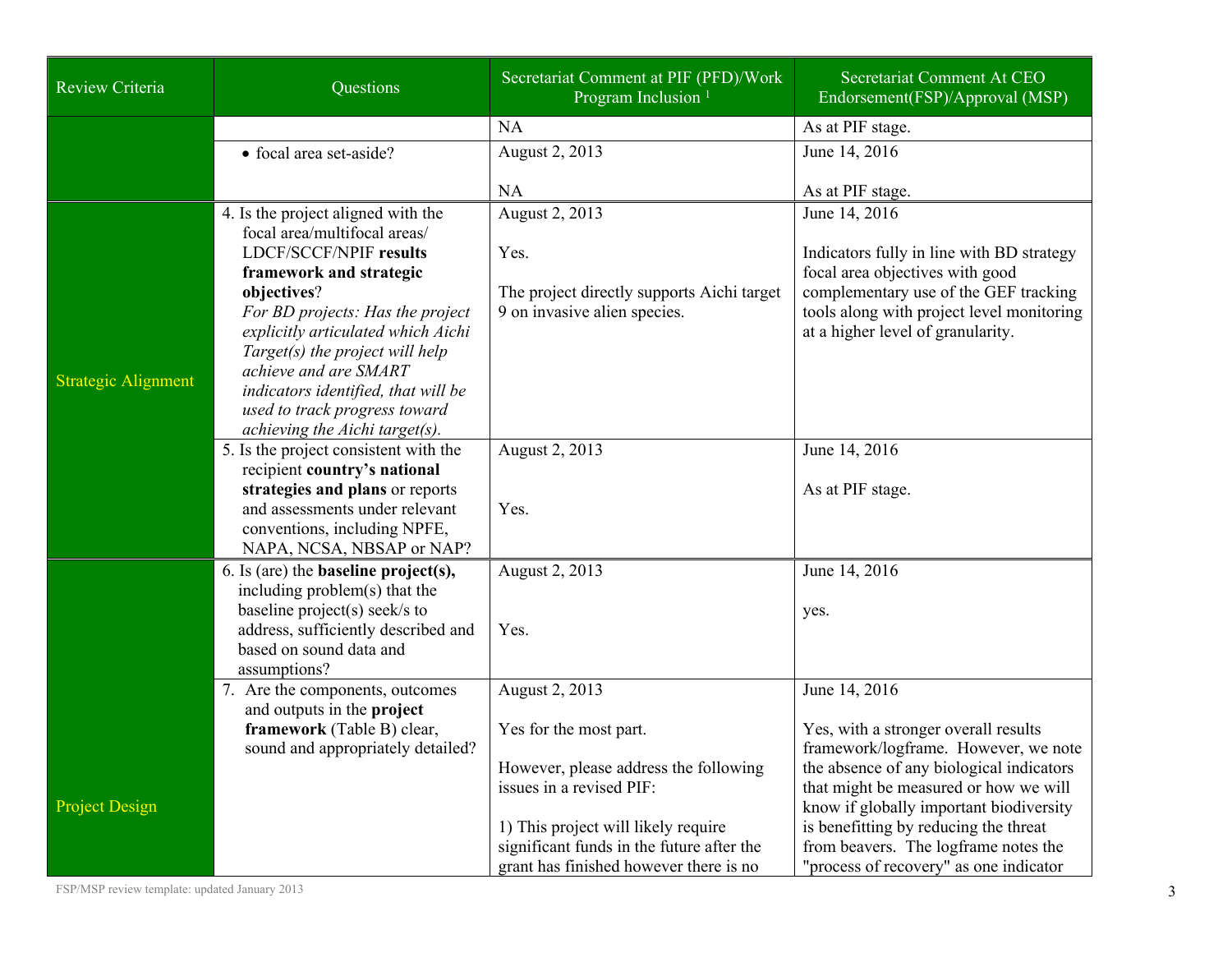| <b>Review Criteria</b> | Questions                                                                                                                                                          | Secretariat Comment at PIF (PFD)/Work<br>Program Inclusion <sup>1</sup>                                                                                                                                                                                                                                                                                                                                                                                                                                                                                                                                                                                                                                                               | Secretariat Comment At CEO<br>Endorsement(FSP)/Approval (MSP)                                                                                                                                                                                                                                                                                                                                                                                                                                                                                                                                                                                                                                                                                                                                                                                                                                                                                                                                                                                                                                                                                                                                                                                                         |
|------------------------|--------------------------------------------------------------------------------------------------------------------------------------------------------------------|---------------------------------------------------------------------------------------------------------------------------------------------------------------------------------------------------------------------------------------------------------------------------------------------------------------------------------------------------------------------------------------------------------------------------------------------------------------------------------------------------------------------------------------------------------------------------------------------------------------------------------------------------------------------------------------------------------------------------------------|-----------------------------------------------------------------------------------------------------------------------------------------------------------------------------------------------------------------------------------------------------------------------------------------------------------------------------------------------------------------------------------------------------------------------------------------------------------------------------------------------------------------------------------------------------------------------------------------------------------------------------------------------------------------------------------------------------------------------------------------------------------------------------------------------------------------------------------------------------------------------------------------------------------------------------------------------------------------------------------------------------------------------------------------------------------------------------------------------------------------------------------------------------------------------------------------------------------------------------------------------------------------------|
|                        | 8. (a) Are global environmental/<br>adaptation benefits identified? (b)<br>Is the description of the<br>incremental/additional reasoning<br>sound and appropriate? | discussion on how the activities will be<br>financed after the GEF investment is<br>over. Please clarify.<br>2) Elaborate more comprehensively on<br>the role and engagement with the<br>Argentine government (at different<br>levels). These eradication efforts will<br>require coordinated planning and<br>implementation to acheive success. This<br>project should try to build on the<br>relationships and planning processes<br>between the two countries that exist to<br>ensure a sustainable intervention. Please<br>clarify.<br>August 30, 2013 - IG<br>1) Cleared. Additional information<br>provided sufficient for PIF.<br>2) Cleared. Additional information<br>provided sufficient for PIF.<br>August 2, 2013<br>Yes. | but is silent on what will be measured<br>biologically to inform us about the status<br>of this "process of recovery". In<br>addition, in the area measure indicator<br>that will be benefitting from the<br>intervention, it is not clear what<br>biological condition will be measured<br>within the area as changing with the<br>removal of the pressure and damage<br>created by beavers. Please clarify these<br>elements in the logframe with a<br>particular focus on the global<br>biodiversity benefit that will be<br>measured during and after the project.<br>July 7, 2016<br>Adequate revisions provided.<br>June 14, 2016<br>Yes with clear justification and<br>reasoning. However, as noted in<br>question 7 above, we are concerned by<br>the absence of any biological indicators<br>that might be measured or how we will<br>know if globally important biodiversity<br>is benefitting by reducing the threat<br>from beavers. The logframe notes the<br>"process of recovery" as one indicator<br>but is silent on what will be measured<br>biologically to inform us about the status<br>of this "process of recovery". In<br>addition, in the area measure indicator<br>that will be benefitting from the<br>intervention, it is not clear what |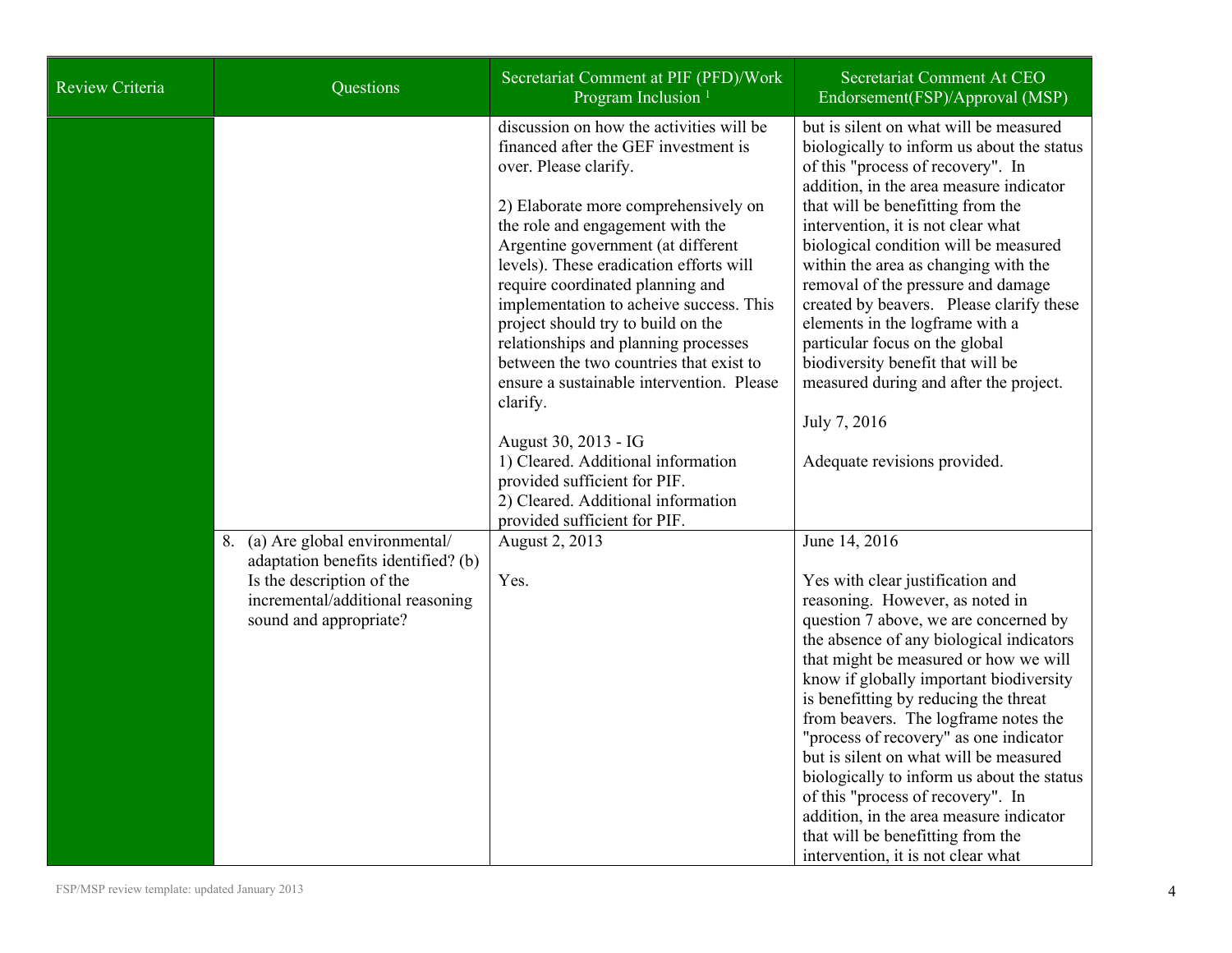| Review Criteria | Questions                                                                                                                                                                 | Secretariat Comment at PIF (PFD)/Work<br>Program Inclusion <sup>1</sup>                                                                                                                                         | Secretariat Comment At CEO<br>Endorsement(FSP)/Approval (MSP)                                                                                                                                                                                                                                                                                                                                                                                                  |
|-----------------|---------------------------------------------------------------------------------------------------------------------------------------------------------------------------|-----------------------------------------------------------------------------------------------------------------------------------------------------------------------------------------------------------------|----------------------------------------------------------------------------------------------------------------------------------------------------------------------------------------------------------------------------------------------------------------------------------------------------------------------------------------------------------------------------------------------------------------------------------------------------------------|
|                 | 9. Is there a clear description of:<br>a) the socio-economic benefits,<br>including gender dimensions, to<br>be delivered by the project, and                             |                                                                                                                                                                                                                 | biological condition will be measured<br>within the area as changing with the<br>removal of the pressure and damage<br>created by beavers. Please clarify these<br>elements in the logframe with a<br>particular focus on the global<br>biodiversity benefit that will be<br>measured during and after the project.<br>July 7, 2016<br>Adequate revisions provided.<br>June 14, 2016<br>While the gender dimension is<br>addressed in terms of how the project |
|                 | b) how will the delivery of such<br>benefits support the achievement<br>of incremental/additional<br>benefits?                                                            |                                                                                                                                                                                                                 | will be implemented, and the cost<br>effectiveness analysis is presented, no<br>information is provided on whether the<br>project will deliver any socioeconomic<br>benefits. Please clarify if this is an<br>oversight or intentional given the nature<br>of the project design and if there will be<br>measurable socio-economic benefits.<br>July 7, 2016<br>Adequate revisions provided.                                                                   |
|                 | 10. Is the role of public participation,<br>including CSOs, and indigenous<br>peoples where relevant, identified<br>and explicit means for their<br>engagement explained? | August 2, 2013<br>No. Please include more information<br>about engagement with local<br>communities in planning and<br>implementation and other CSOs beyond<br>the livestock association if this is<br>germane. | June 14, 2016<br>Adequate.                                                                                                                                                                                                                                                                                                                                                                                                                                     |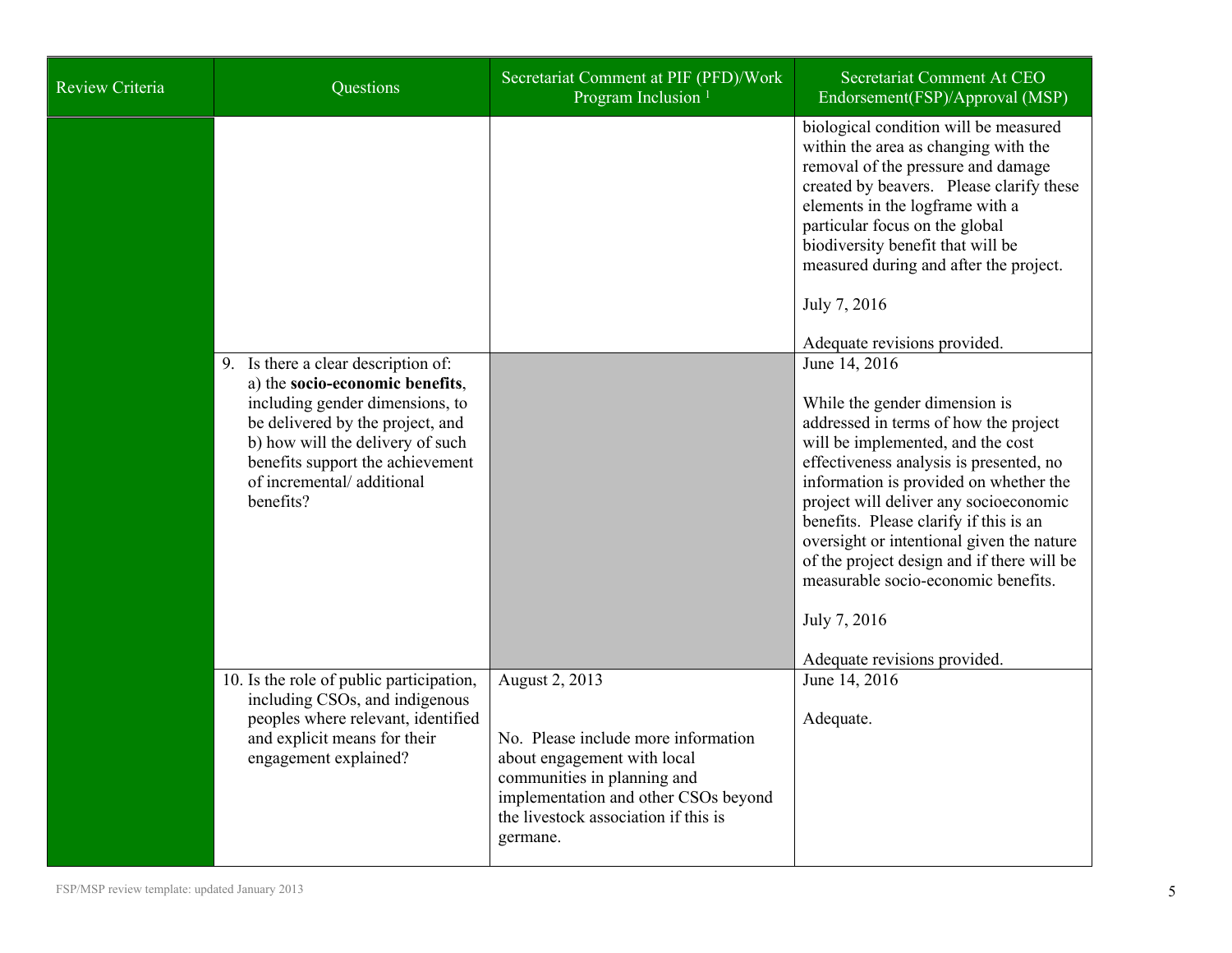| Review Criteria | Questions                                                                                                                                                                                                                                                                                                                                                                                                                      | Secretariat Comment at PIF (PFD)/Work<br>Program Inclusion <sup>1</sup>                                                                                                                             | Secretariat Comment At CEO<br>Endorsement(FSP)/Approval (MSP)                                                                                                                                                 |
|-----------------|--------------------------------------------------------------------------------------------------------------------------------------------------------------------------------------------------------------------------------------------------------------------------------------------------------------------------------------------------------------------------------------------------------------------------------|-----------------------------------------------------------------------------------------------------------------------------------------------------------------------------------------------------|---------------------------------------------------------------------------------------------------------------------------------------------------------------------------------------------------------------|
|                 |                                                                                                                                                                                                                                                                                                                                                                                                                                | August 30, 2013 - IG<br>Cleared. Additional information on local<br>community involvement provided.                                                                                                 |                                                                                                                                                                                                               |
|                 | 11. Does the project take into account<br>potential major risks, including<br>the consequences of climate<br>change, and describes sufficient<br>risk mitigation measures? (e.g.,<br>measures to enhance climate<br>resilience)                                                                                                                                                                                                | August 2, 2013<br>Yes.                                                                                                                                                                              | June 14, 2016<br>Adequate.                                                                                                                                                                                    |
|                 | 12. Is the project consistent and<br>properly coordinated with other<br>related initiatives in the country<br>or in the region?                                                                                                                                                                                                                                                                                                | August 2, 2013<br>Yes.                                                                                                                                                                              | June 14, 2016<br>Yes.                                                                                                                                                                                         |
|                 | 13. Comment on the project's<br>innovative aspects,<br>sustainability, and potential for<br>scaling up.<br>Assess whether the project is<br>innovative and if so, how,<br>and if not, why not.<br>Assess the project's strategy<br>$\bullet$<br>for sustainability, and the<br>likelihood of achieving this<br>based on GEF and Agency<br>experience.<br>Assess the potential for<br>scaling up the project's<br>intervention. | August 2, 2013<br>This is an innovative approach to a very<br>difficult problem. If successful, taking it<br>to scale could generate considerable<br>national and global environmental<br>benefits. | June 14, 2016<br>The project addresses all of these issues<br>adequately and it has the potential to be<br>a technically robust example in the GEF<br>portfolio on IAS prevention, control and<br>management. |
|                 | 14. Is the project structure/design<br>sufficiently close to what was<br>presented at PIF, with clear<br>justifications for changes?                                                                                                                                                                                                                                                                                           |                                                                                                                                                                                                     | June 14, 2016<br>There have been changes but all within<br>reason as the result of the project design<br>process.                                                                                             |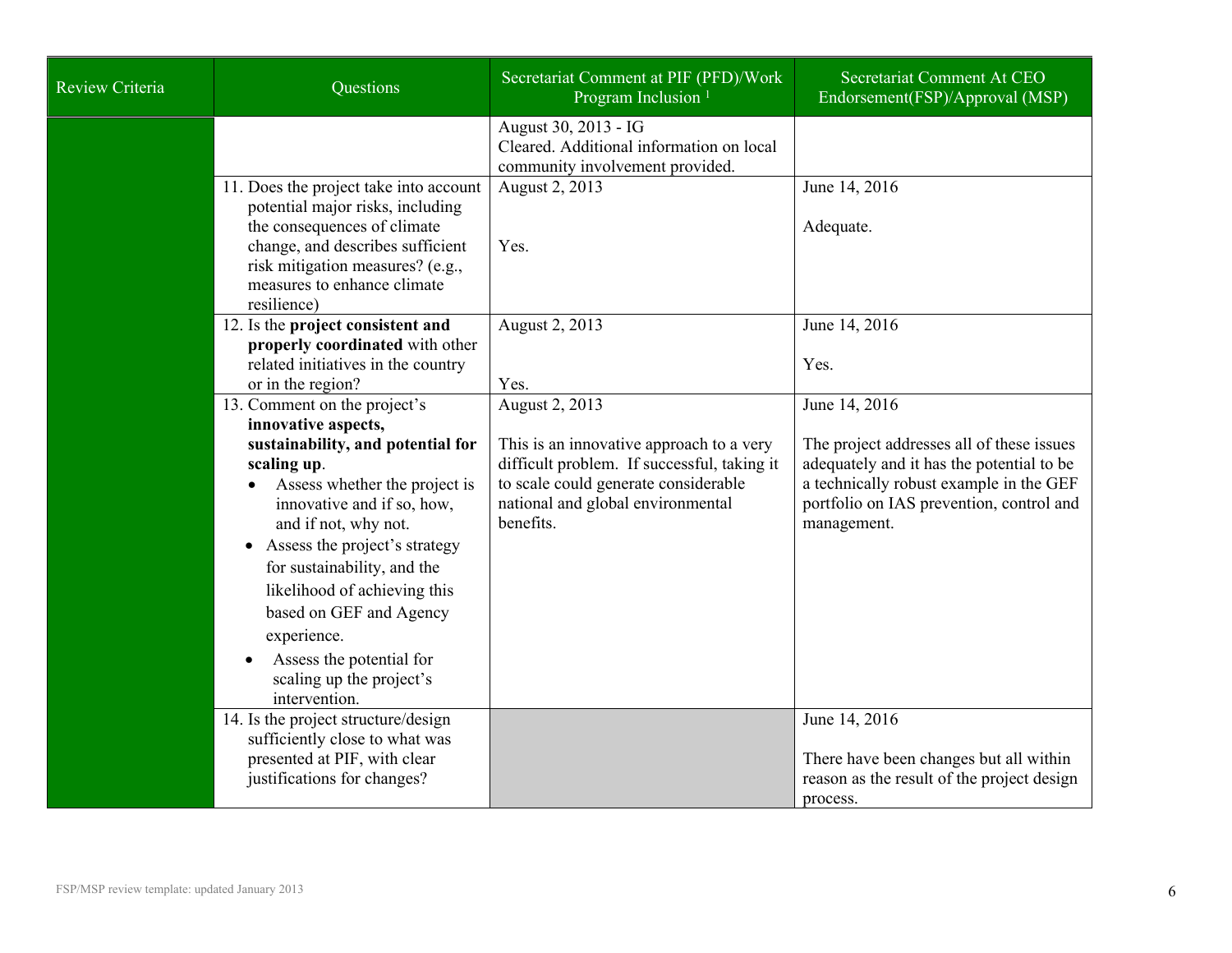| Review Criteria          | Questions                                                                                                                                                                                                                                                     | Secretariat Comment at PIF (PFD)/Work<br>Program Inclusion <sup>1</sup> | Secretariat Comment At CEO<br>Endorsement(FSP)/Approval (MSP)                                                                                                                                                                                                                                                                                                                                                                                                                                                                                                                                                                                                                                                                                           |
|--------------------------|---------------------------------------------------------------------------------------------------------------------------------------------------------------------------------------------------------------------------------------------------------------|-------------------------------------------------------------------------|---------------------------------------------------------------------------------------------------------------------------------------------------------------------------------------------------------------------------------------------------------------------------------------------------------------------------------------------------------------------------------------------------------------------------------------------------------------------------------------------------------------------------------------------------------------------------------------------------------------------------------------------------------------------------------------------------------------------------------------------------------|
|                          | 15. Has the cost-effectiveness of the<br>project been sufficiently<br>demonstrated, including the cost-<br>effectiveness of the project<br>design as compared to alternative<br>approaches to achieve similar<br>benefits?                                    |                                                                         | June 14, 2016<br>The cost-effectiveness of the project has<br>been adequately demonstrated.                                                                                                                                                                                                                                                                                                                                                                                                                                                                                                                                                                                                                                                             |
| <b>Project Financing</b> | 16. Is the GEF funding and co-<br>financing as indicated in Table B<br>appropriate and adequate to<br>achieve the expected outcomes<br>and outputs?                                                                                                           | August 2, 2013<br>Yes.                                                  | June 14, 2016<br>The cofinancing has dropped since PIF.<br>We understand, after discussions with<br>the GEF OFP, that the project is likely<br>to be successful in the competitive grant<br>process that it will apply to and that<br>while this money can not be guaranteed<br>in a cofinance letter that the confidence<br>of securing additional cash cofinance is<br>high. Thus, during project<br>implementation and at each PIR, we<br>request that FAO provide ongoing<br>updates on cofinance realized per<br>requirements, and in particular provide<br>updates on this element of the cofinance<br>package. If necessary, justifications for<br>project implementation adjustments if<br>the cofinance is not realized should be<br>provided. |
|                          | 17. At PIF: Is the indicated amount<br>and composition of co-financing<br>as indicated in Table C adequate?<br>Is the amount that the Agency<br>bringing to the project in line<br>with its role?<br>At CEO endorsement: Has co-<br>financing been confirmed? | August 2, 2013<br>Yes.                                                  | June 14, 2016<br>The cofinancing has dropped since PIF.<br>We understand, after discussions with<br>the GEF OFP, that the project is likely<br>to be successful in the competitive grant<br>process that it will apply to and that<br>while this money can not be guaranteed<br>in a cofinance letter that the confidence<br>of securing additional cash cofinance is<br>high. Thus, during project                                                                                                                                                                                                                                                                                                                                                     |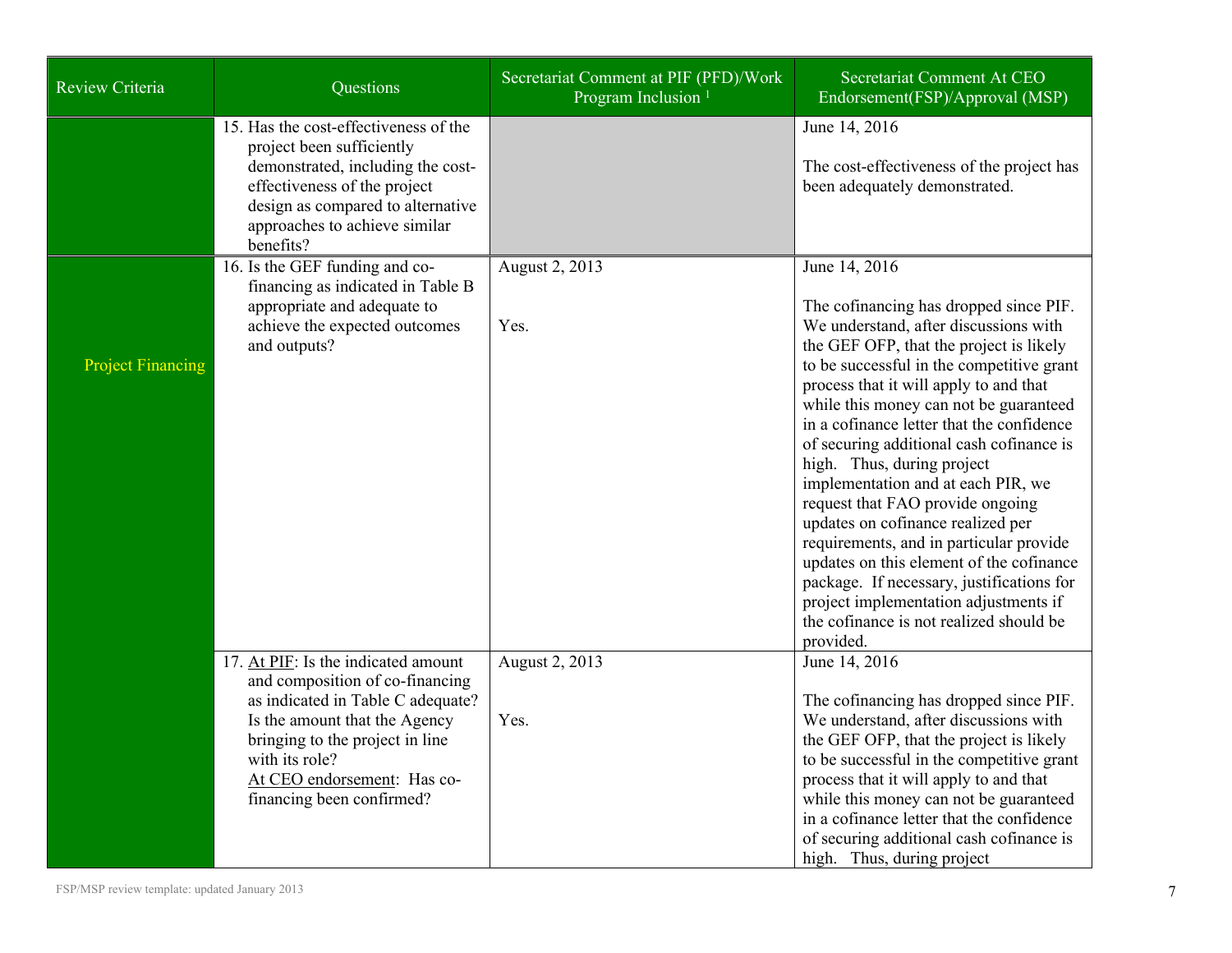| Review Criteria           | Questions                                                                                                                                                                                            | Secretariat Comment at PIF (PFD)/Work<br>Program Inclusion <sup>1</sup> | Secretariat Comment At CEO<br>Endorsement(FSP)/Approval (MSP)                                                                                                                                                                                                                                                                                    |
|---------------------------|------------------------------------------------------------------------------------------------------------------------------------------------------------------------------------------------------|-------------------------------------------------------------------------|--------------------------------------------------------------------------------------------------------------------------------------------------------------------------------------------------------------------------------------------------------------------------------------------------------------------------------------------------|
|                           |                                                                                                                                                                                                      |                                                                         | implementation and at each PIR, we<br>request that FAO provide ongoing<br>updates on cofinance realized per<br>requirements, and in particular provide<br>updates on this element of the cofinance<br>package. If necessary, justifications for<br>project implementation adjustments if<br>the cofinance is not realized should be<br>provided. |
|                           | 18. Is the funding level for project<br>management cost appropriate?                                                                                                                                 | August 2, 2013<br>Yes.                                                  | June 14, 2016<br>Yes.                                                                                                                                                                                                                                                                                                                            |
|                           | 19. At PIF, is PPG requested? If the<br>requested amount deviates from                                                                                                                               | August 2, 2013                                                          | June 14, 2016                                                                                                                                                                                                                                                                                                                                    |
|                           | the norm, has the Agency<br>provided adequate justification<br>that the level requested is in line<br>with project design needs?<br>At CEO endorsement/ approval,<br>if PPG is completed, did Agency | Yes.                                                                    | Please clarify how the unspent PPG<br>funds will be used for.<br>July 7, 2016<br>Adequate revisions provided.                                                                                                                                                                                                                                    |
|                           | report on the activities using the<br>PPG fund?                                                                                                                                                      |                                                                         |                                                                                                                                                                                                                                                                                                                                                  |
|                           | 20. If there is a non-grant<br>instrument in the project, is<br>there a reasonable calendar of<br>reflows included?                                                                                  | August 2, 2013<br><b>NA</b>                                             | June 14, 2016<br><b>NA</b>                                                                                                                                                                                                                                                                                                                       |
| <b>Project Monitoring</b> | 21. Have the appropriate Tracking<br><b>Tools</b> been included with<br>information for all relevant<br>indicators, as applicable?                                                                   |                                                                         | June 14, 2016<br>Yes.                                                                                                                                                                                                                                                                                                                            |
| and Evaluation            | 22. Does the proposal include a<br>budgeted M&E Plan that<br>monitors and measures results<br>with indicators and targets?                                                                           |                                                                         | June 14, 2016<br>Yes.                                                                                                                                                                                                                                                                                                                            |
| <b>Agency Responses</b>   | 23. Has the Agency adequately<br>responded to comments from:                                                                                                                                         |                                                                         |                                                                                                                                                                                                                                                                                                                                                  |
|                           | $\bullet$ STAP?                                                                                                                                                                                      |                                                                         | June 14, 2016                                                                                                                                                                                                                                                                                                                                    |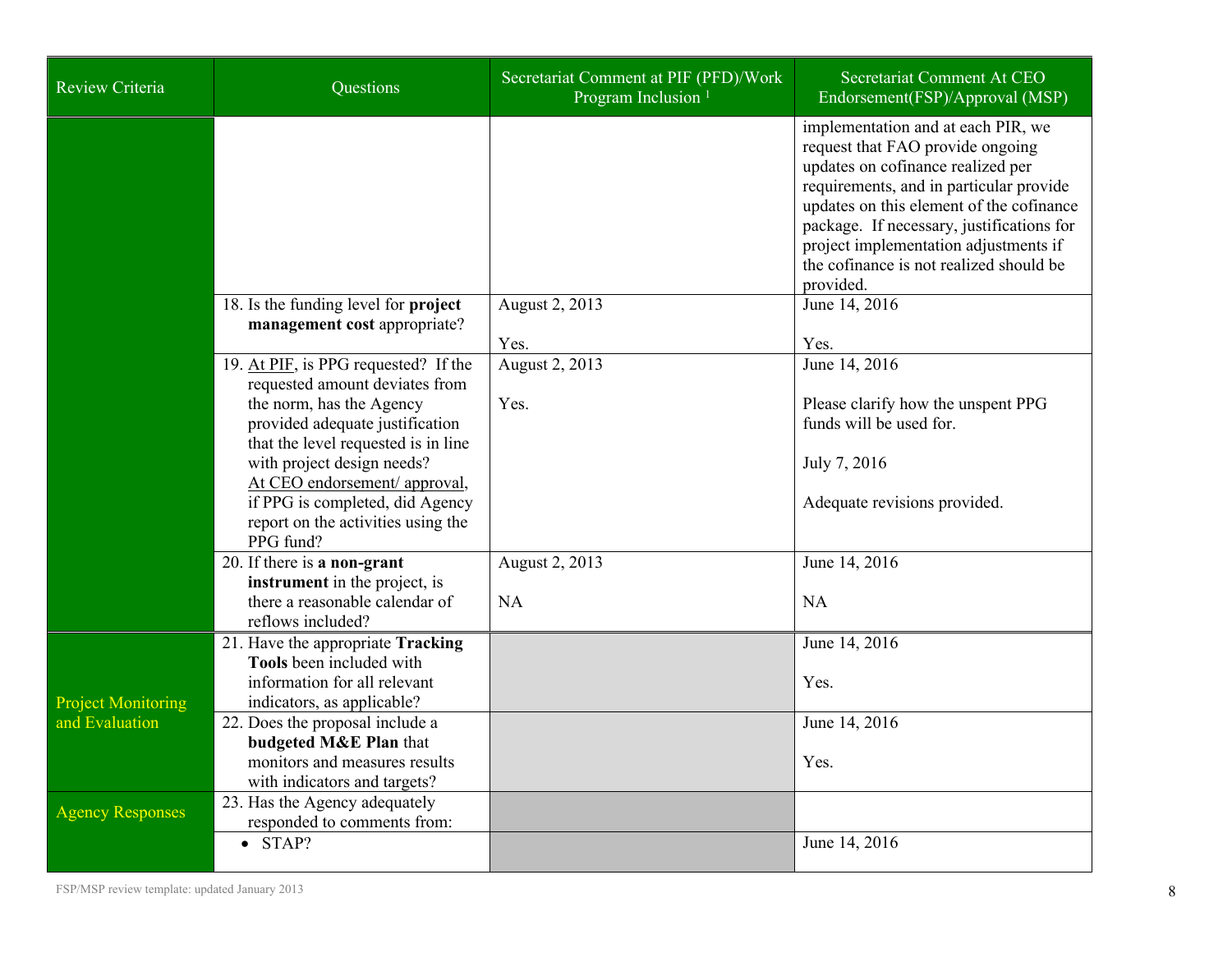| Review Criteria                       | Questions                                             | Secretariat Comment at PIF (PFD)/Work<br>Program Inclusion <sup>1</sup>                                                                                                                                                              | Secretariat Comment At CEO<br>Endorsement(FSP)/Approval (MSP) |
|---------------------------------------|-------------------------------------------------------|--------------------------------------------------------------------------------------------------------------------------------------------------------------------------------------------------------------------------------------|---------------------------------------------------------------|
|                                       |                                                       |                                                                                                                                                                                                                                      | Yes. Adequate responses to all STAP<br>observations.          |
|                                       | • Convention Secretariat?                             |                                                                                                                                                                                                                                      | June 14, 2016                                                 |
|                                       | The Council?<br>$\bullet$                             |                                                                                                                                                                                                                                      | NA.<br>June 14, 2016                                          |
|                                       |                                                       |                                                                                                                                                                                                                                      | Yes. Adequate responses to all Council<br>observations.       |
|                                       | • Other GEF Agencies?                                 |                                                                                                                                                                                                                                      | June 14, 2016                                                 |
|                                       |                                                       |                                                                                                                                                                                                                                      | <b>NA</b>                                                     |
| <b>Secretariat Recommendation</b>     |                                                       |                                                                                                                                                                                                                                      |                                                               |
| Recommendation at<br><b>PIF</b> Stage | 24. Is PIF clearance/approval<br>being recommended?   | August 2, 2013<br>No.                                                                                                                                                                                                                |                                                               |
|                                       |                                                       | Please see comments above and resubmit<br>and revised PIF.                                                                                                                                                                           |                                                               |
|                                       |                                                       | August 30, 2013<br>Yes. This PIF is technically cleared and<br>may be included in a future work<br>program.                                                                                                                          |                                                               |
|                                       | 25. Items to consider at CEO<br>endorsement/approval. | 1. Role and engagement with the<br>Argentine government.<br>2. Local community engagement with the<br>project<br>3. Eradication methodologies developed<br>to follow best practice in terms of<br>removal and disposal of carcasses. |                                                               |
|                                       |                                                       | June 14, 2016<br>The three issues above have been<br>addressed adequately.                                                                                                                                                           |                                                               |